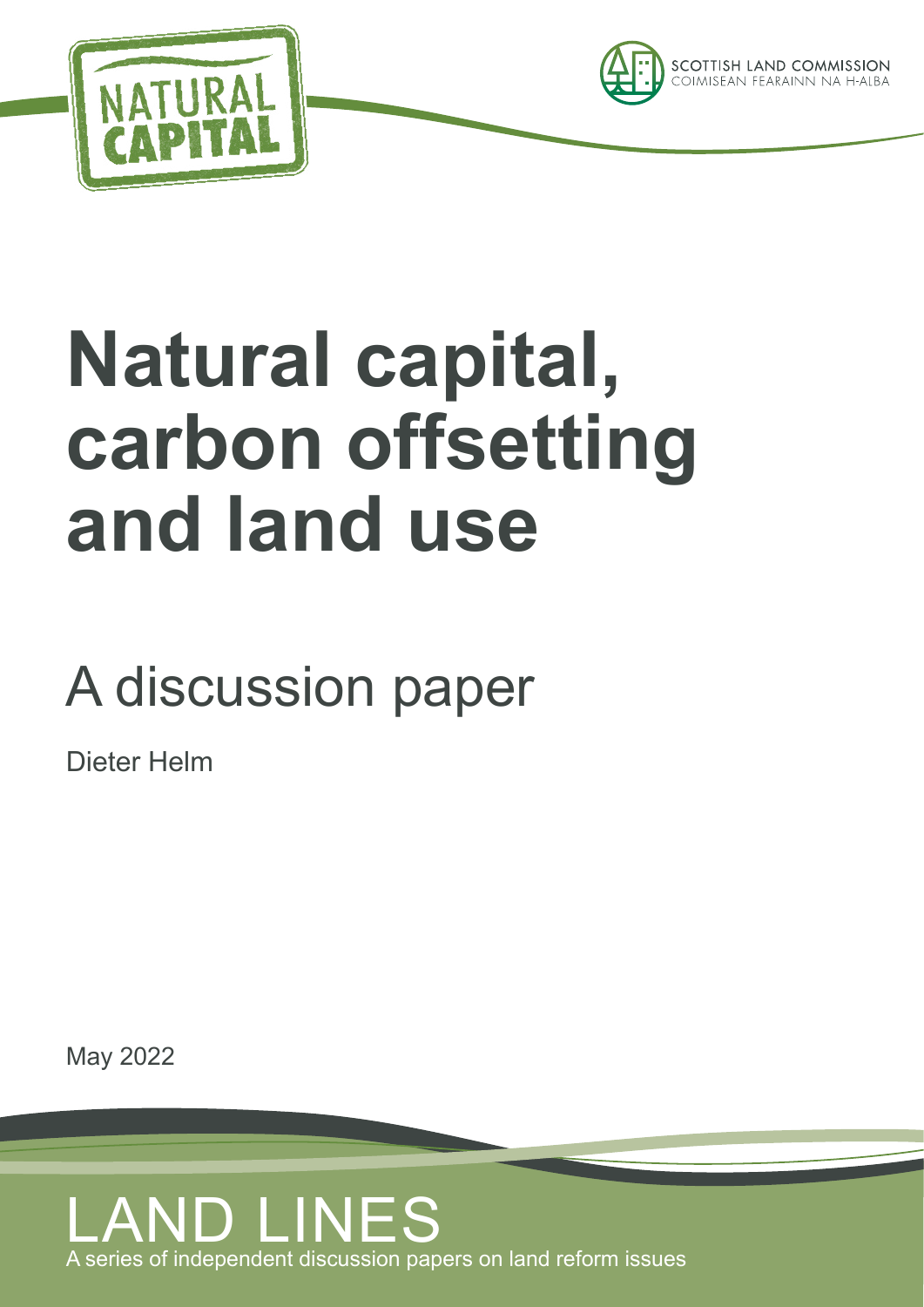## Background to the 'Land Lines' discussion papers

The Scottish Land Commission has commissioned a series of independent discussion papers on key land reform issues. These papers are intended to stimulate public debate and to inform the Commission's longer term programme of work.

The opinions expressed, and any errors, in the papers are those of the author and do not necessarily reflect those of the Commission.

#### About the Author

Sir Dieter Helm is Professor of Economic Policy at the University of Oxford and Fellow in Economics at New College, Oxford. He was Independent Chair of the Natural Capital Committee (2012-20), providing advice to the government on the sustainable use of natural capital. He has published many books, most recently [Net Zero,](https://www.waterstones.com/book/net-zero/dieter-helm/9780008404499?msclkid=4ede7f8413681f8aebea1eaa7f3df1e0) in which he addresses the action we all need to take to tackle the climate emergency, [Green and Prosperous Land: A Blueprint for Rescuing](https://harpercollins.co.uk/products/green-and-prosperous-land-a-blueprint-for-rescuing-the-british-countryside-dieter-helm?variant=32600393187406)  [the British Countryside,](https://harpercollins.co.uk/products/green-and-prosperous-land-a-blueprint-for-rescuing-the-british-countryside-dieter-helm?variant=32600393187406) and [Natural Capital: Valuing the Planet](https://www.yalebooks.co.uk/display.asp?K=9780300219371&nat=false&sort=%24rank&sf1=keyword&st1=Natural+Capital&m=1&dc=11). He is currently writing a book on the sustainable economy, and how to achieve it.

### LAND LINES A series of independent discussion papers on land reform issues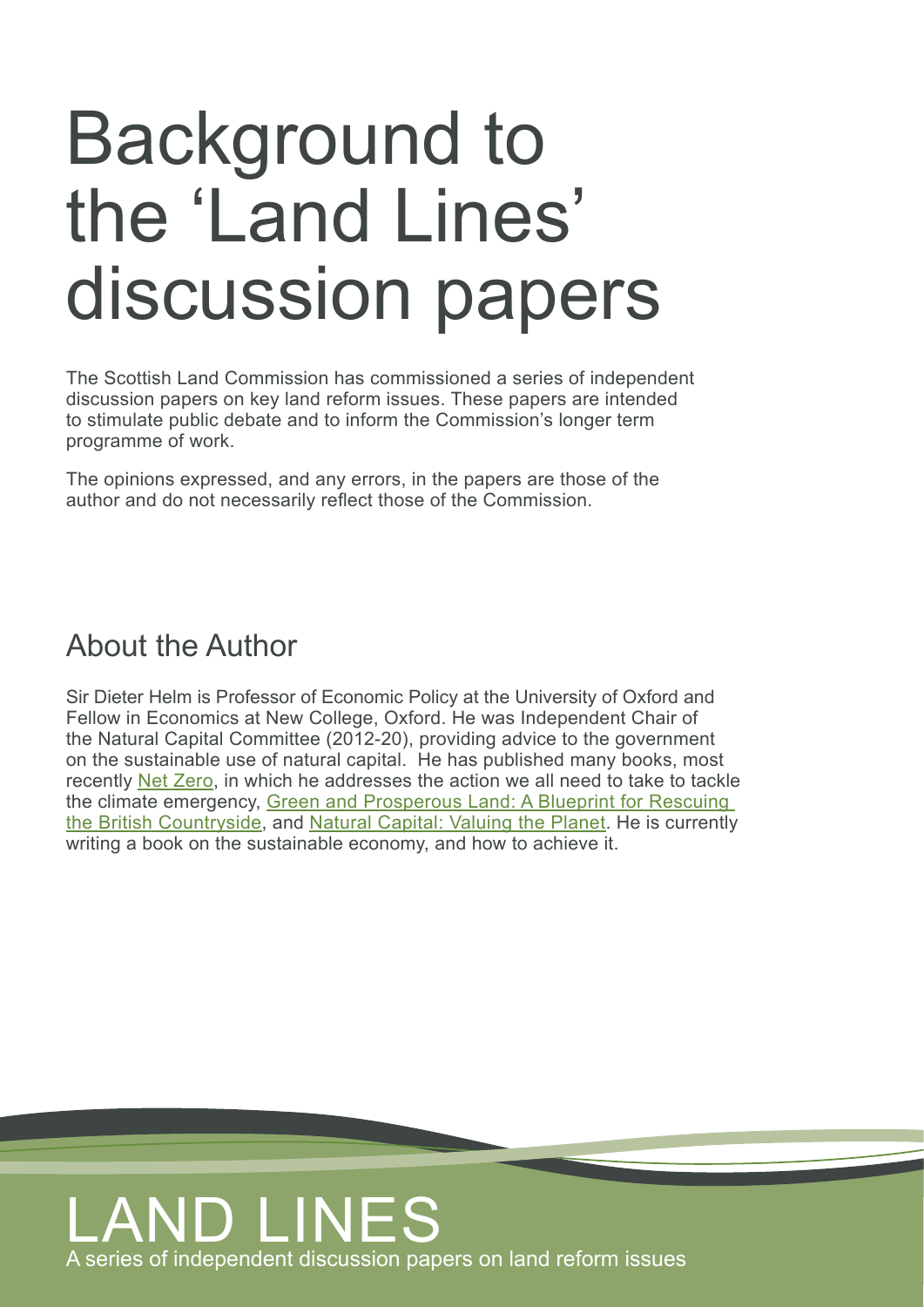# **Contents**

| 1. Introduction                                 |    |
|-------------------------------------------------|----|
| 2. Natural capital, systems and public goods    | 2  |
| 3. Carbon                                       | 5  |
| 4. Sequestration and offsets                    | 7  |
| 5. How to calculate carbon values               | 8  |
| 6. The other natural capitals                   | 11 |
| 7. Conclusions – back to the land use questions | 12 |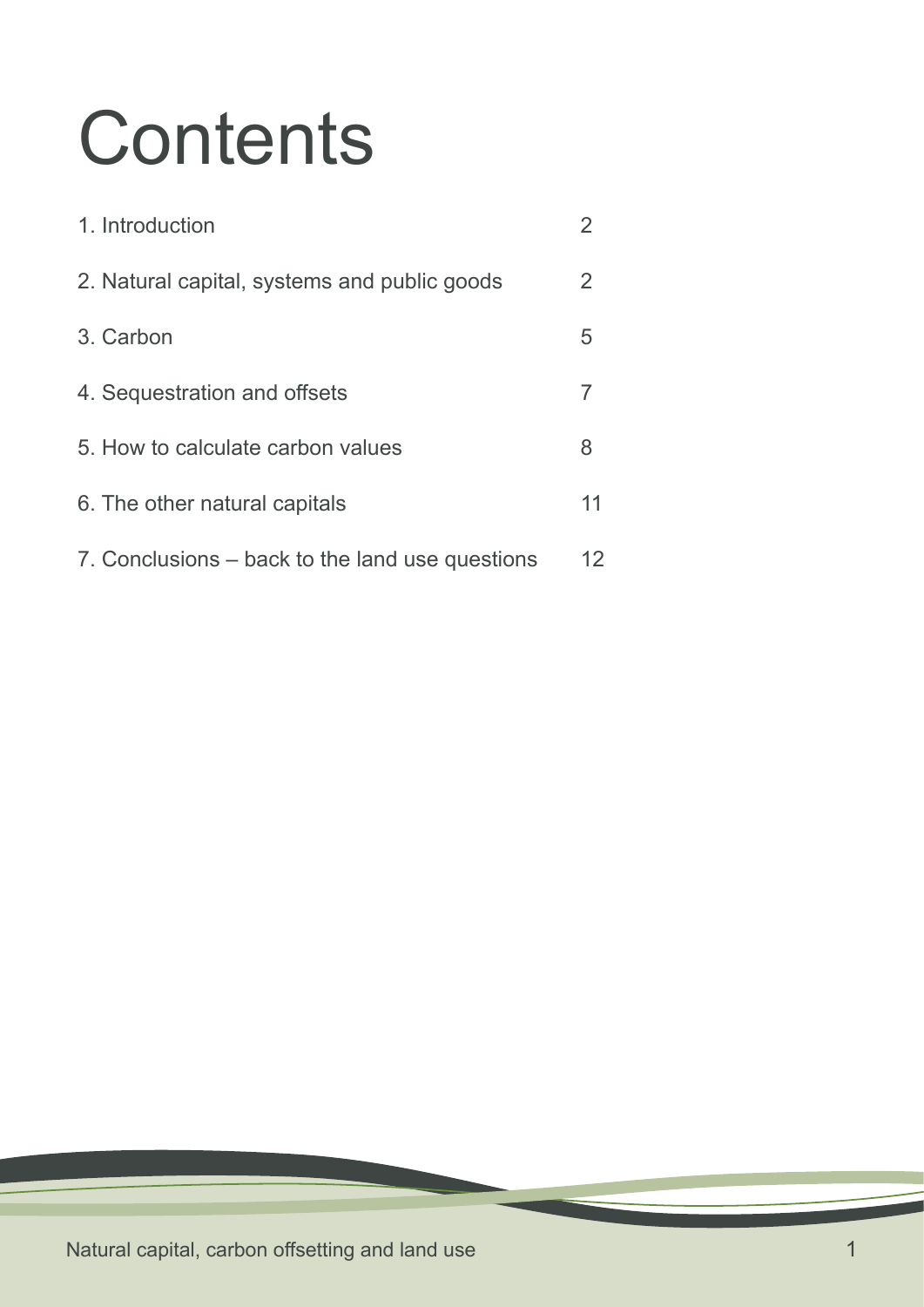#### <span id="page-3-0"></span>1. Introduction

Scotland's natural capital has suffered, as has much of Europe's, from the impacts of the intensification of agriculture. But Scotland, as an economy overwhelmingly dependent on its natural capital, has its own particular long history of decline: the loss of the great native pine forests; the clearances and the sheep; the great deer and grouse shooting estates; the conifer plantations; and the use of pesticides and fertilisers on the arable lands to the east. To these pressures on the land, the modern ones include the development of marine aquaculture.

The results have been the depopulation of the Highlands, the great wet desert that Fraser Darling described in the 1950s, and the loss of invertebrates, plant biodiversity as well as fish, birds and mammals in both the land and marine environments. Scotland's natural capital is a fraction of what it once was.

Scotland has also used up a lot of its non-renewable natural capital, depleting its oil and gas reserves, its peat and its coal deposits.

That this is not sustainable is at least widely understood. To the years of patient monitoring by conservation groups of biodiversity declines have now been added the concerns and impacts of climate change.

Scotland can do much better. It can turn this long history of decline around, and it needs to do so urgently – in particular, to meet its climate and biodiversity targets. It still has great assets, and lots of economic opportunities to enhance them.

Turning these opportunities into practical environmental and economic gains requires a combination of strong state action and private incentives and supporting private markets.

This could be a great Scottish success, or it could, if done badly, be a disaster. The current overwhelming focus on carbon and carbon offsets is where many of these opportunities and also the risks arise, and, for that reason, this paper concentrates on this dimension of natural capital approaches and policies.

#### 2. Natural capital, systems and public goods

Natural capital is all the capital assets that nature provides us for free. Planet earth is a wonderful cornucopia of resources which have been bequeathed to us. There are two sorts. Renewable natural capital is what nature keeps on giving us for free as long as it is not depleted below minimum thresholds. Fish are classic renewable natural capital: they go on reproducing so that in effect they can be consumed for ever, as long as they are not overfished to the point where they cannot sustain their breeding populations. Scotland has brought quite a lot of its renewable natural capital to the brink so that some risk becoming non-renewable.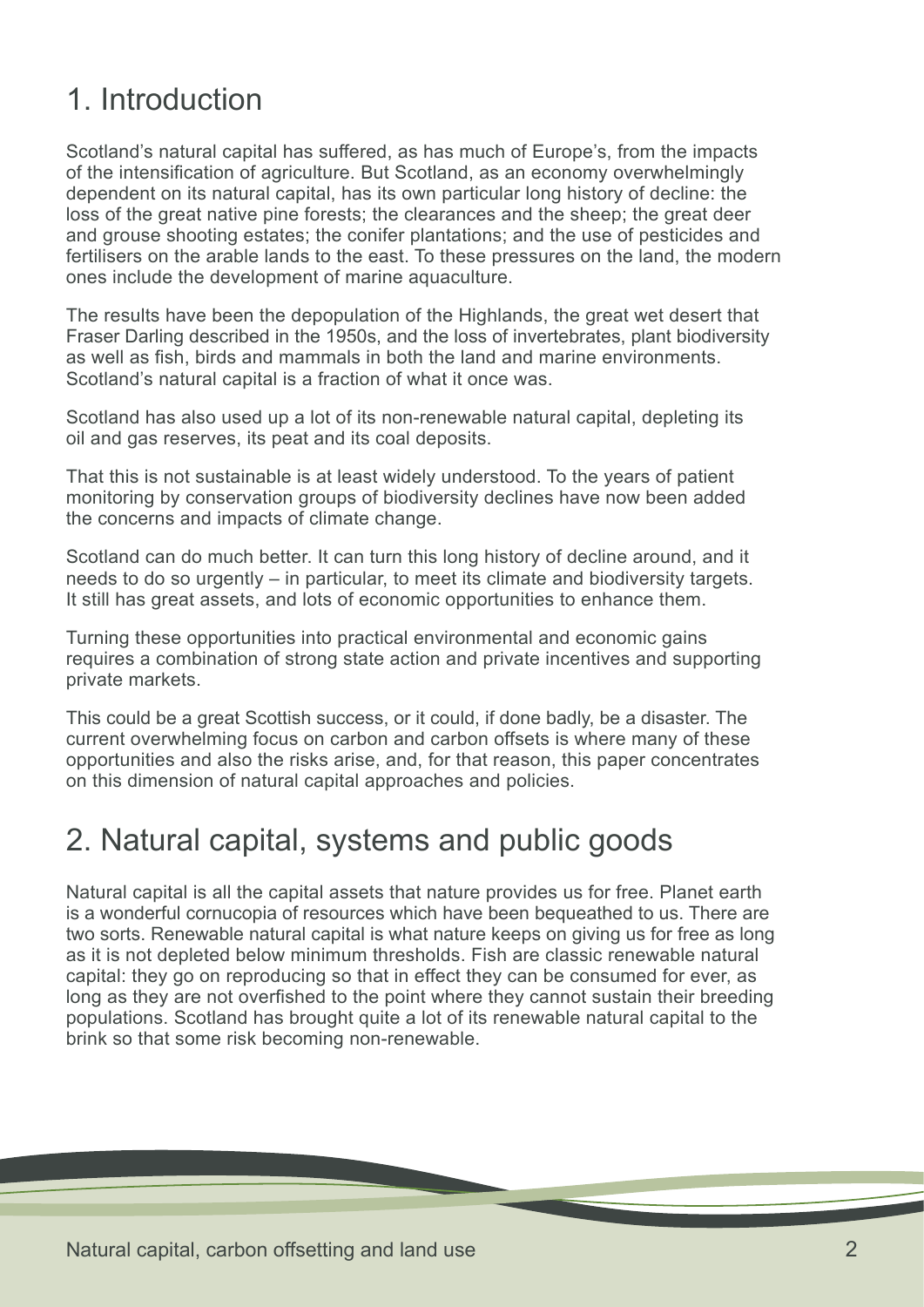Non-renewable natural capital assets are those that can be used only once. The North Sea oil and gas are non-renewable natural capitals which cannot be reproduced by nature except over geological time. The Scottish economy has been heavily reliant on the non-renewable natural assets. Indeed, it was built upon them.

In a sustainable economy, natural capital is passed down through the generations, as a set of assets properly maintained. For renewable natural capital, there can be no depreciation, only capital maintenance, so that they are assets-in-perpetuity. Where that capital maintenance is not carried out, the risk is not only that the current generation is cheating on the next, but, in the event that a renewable becomes nonrenewable, it is cheating on the inheritance of *all* future Scottish generations.

The absence of proper national and company accounting for the capital maintenance of these assets-in-perpetuity is a serious gap in both the pursuit of sustainability and an evaluation of the performance of the economy net of capital maintenance. Not to fully carry out capital maintenance is capital consumption.

In the case of non-renewables, since they can be consumed only once, there needs to be compensation for the fact that they are not available to future generations. In the North Sea oil and gas example, there should be a sovereign wealth fund, of the sort deployed in Norway, to do this intergenerational compensation. Otherwise, the current generation is again cheating, overconsuming at the expense of future generations.

The absence of these accounts for both renewable and non-renewable natural capital for the Scottish economy as a whole means that the reported economic performance may be less than it seems. In their absence, it is not possible for government to claim that it is pursuing a sustainable economy. It is also not getting the full benefits of a sustained natural capital asset base.

The great natural capital assets come in *systems* – river and catchment *systems*, upland *systems*, marine *systems*, and urban *systems*, just as physical capital infrastructure does (energy network, water, communications and transport systems). These systems are not merely the sum of their parts. What happens in the headwaters of the great water catchment of the Tay impacts all the way down to Dundee and beyond. Having excess herds of deer in the uplands damages the whole ecosystem not just of the Highlands, but through the interconnectivity – notably through the river systems of the Lowlands.

These systems have multiple natural capitals embedded in them, and they interact. It is not biodiversity *or* carbon *or* air quality in silos; they *all* need to be considered jointly. This has an important implication. Piecemeal improvements without regard to where they fit into the wider ecosystems are likely to be inefficient and sometimes may even have perverse impacts on the ecosystems as a whole. There is no escape from the need to take a holistic systems approach to land and land management.

Public goods arise when private property rights are deficient. This matters when thinking about the role and limits of markets and private choices. A private good is excludable and rival. If you have it, I don't. You can exclude me, and if you consume it, I can't.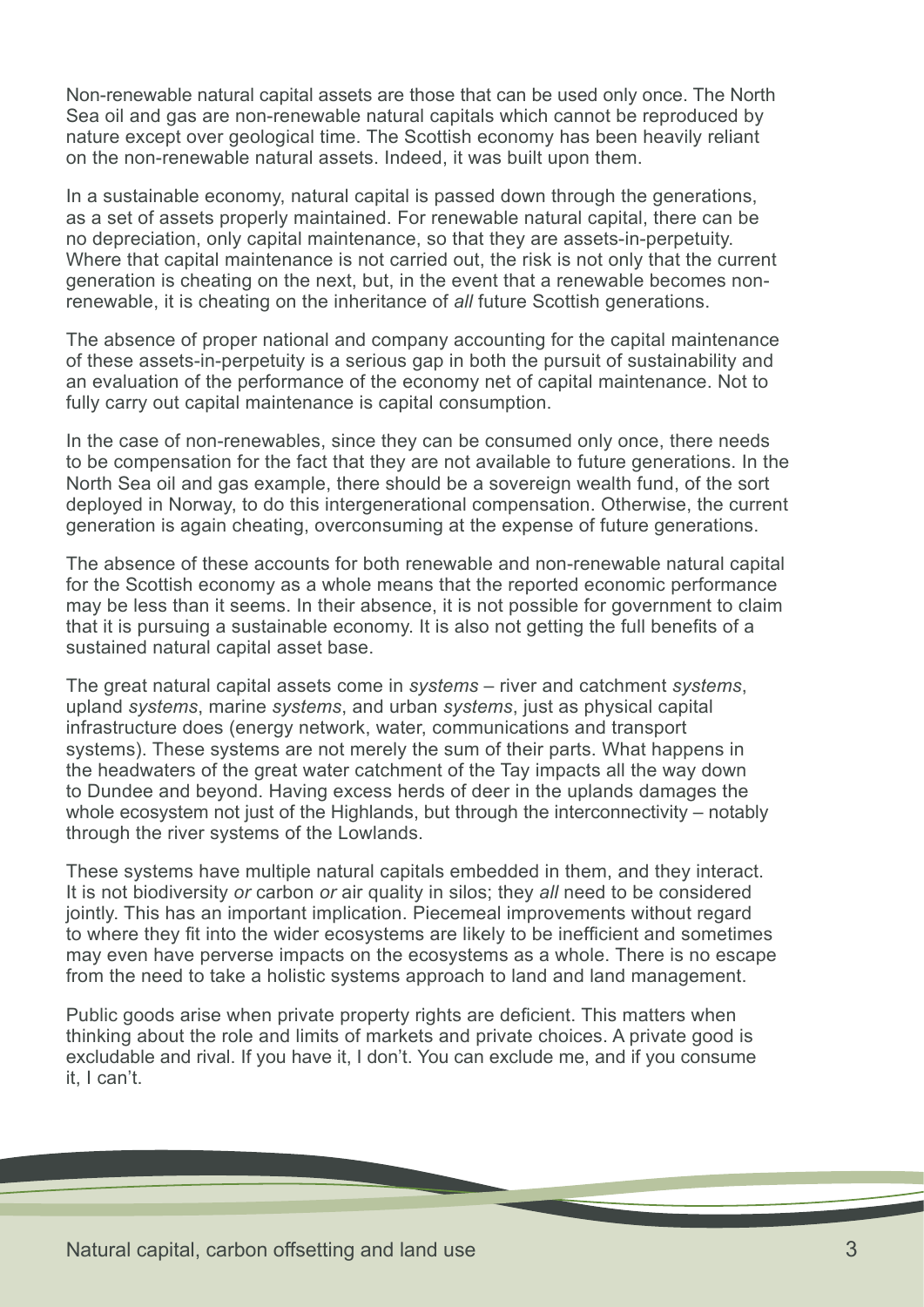Pollution arises where your activities impose costs on me (they are not excluded) and you do not pay for the damage the pollution causes. These are externalities. The remedy is to make polluters pay.

Public goods have the neat and wonderful property that we can all enjoy them simultaneously. They are both non-rival and non-excludable – externalities that are also non-rival. Your consumption does not stop me consuming them at the same time. In technical terms, the marginal cost of each additional bit of consumption is zero. And if it is zero, then the social good is maximised if as many people as possible have the benefits.

Much of Scotland's lands are public goods par excellence. That is why the right to roam, finally achieved in the 2003 Land Reform Act, is not only a matter of equal rights of access for all citizens but is economically efficient too. Exclusion from lands – from the great outdoors – reduces the number of people who benefit, and hence lowers the total social good. But to get the greatest benefits from roaming across Scotland, the land needs to be in good heart to provide this public good. It is not just about the economic efficiency of being able to access the countryside. These public goods benefits increase with enhanced natural capital. Improvements can be enjoyed by many people, and it is the *aggregate* of these benefits that makes public goods so valuable in economic terms.

Pure private enterprise will not preserve natural capital. It will be over-exploited and capital maintenance will be insufficient to repair the damage. The reason is simple and goes to the heart of the definition of public goods. They are non-rival and nonexcludable. Private owners cannot extract the economic rents.

A current example is the development of private "rewilding projects" across the Highlands. The private owners have in effect been creating safari parks and can capture the economic rents of their investments only if they can charge customers for access and if they can rent out their holiday accommodation. Their problem is that with the right to roam, anyone can enjoy their land anyway, and even camp on it. The owners have to rely on there not being good practical public access for the roamers. Inadequate public transport, and the lack of local amenities, shops and cheaper accommodation, make the estates in practice excludable – because many citizens cannot afford to have access. Some safari guests might actually value others not having access so they can enjoy the new "wild" that has been created. Their utility depends positively on excluding others' utility. The point here is one of economic efficiency: if the marginal cost of another person enjoying the land (non-rivalry) is zero, the greatest good for the greatest number comes from allowing widespread access and supporting local community provisions. Overcrowding, where the marginal cost becomes positive, changes the calculation. This may be a problem at peak times in parts of Loch Lomond and the Trossachs National Park, but it is unlikely to apply to most of the Highlands.

The problem with free access is that nobody has the incentive to protect and enhance natural capital. Everyone can harvest and consume natural capital. That is indeed what has happened: the herring and other fish stock have been greatly diminished as the herring fleets and their trawlers overfished; the sheep overgrazed the land and exposed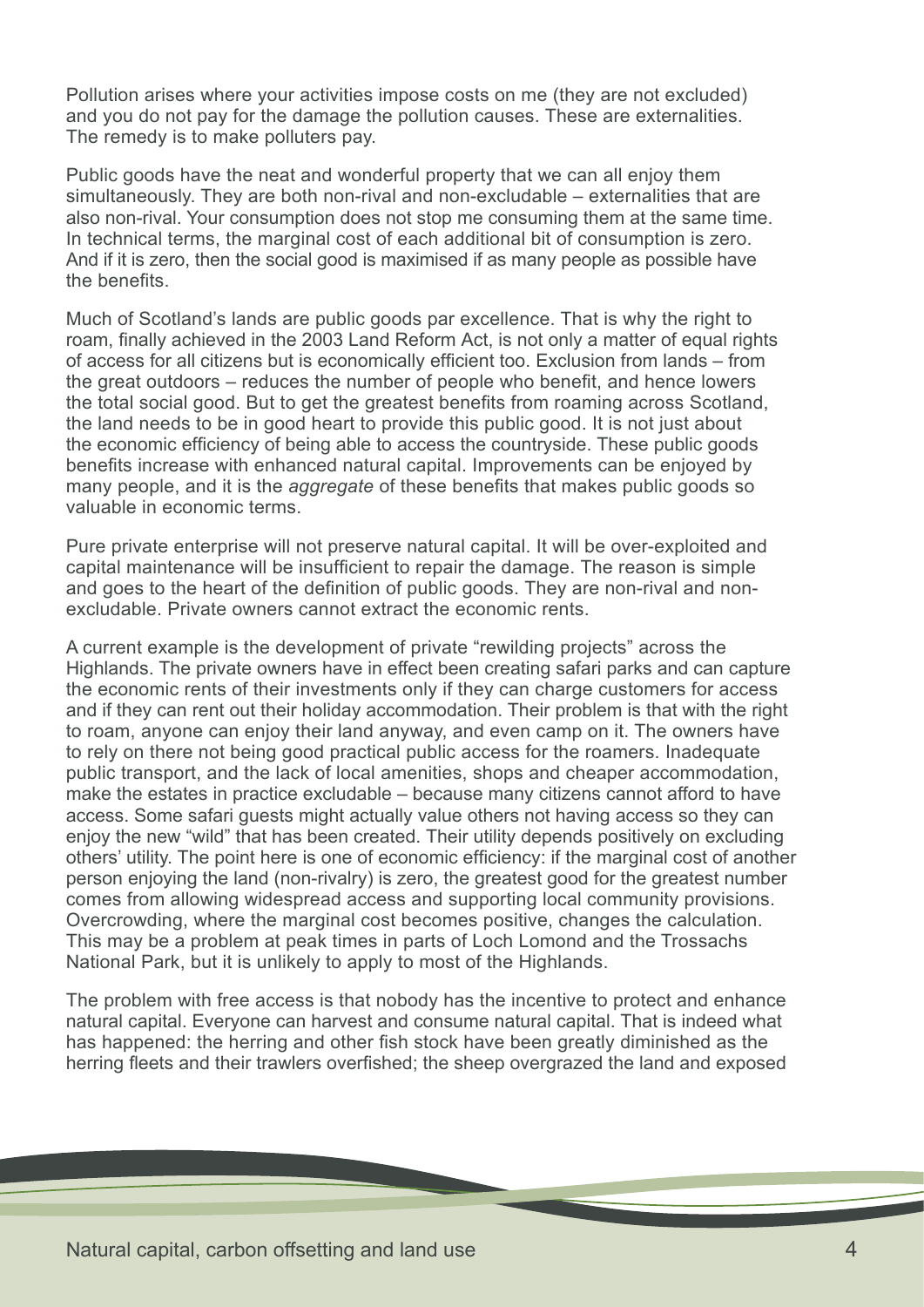<span id="page-6-0"></span>and depleted the peat bogs; commercial forestry took the land for dense plantations and neglected the biodiversity; and modern intensive chemical farming damaged the soils and polluted the rivers and the marine habitats.

It is a story repeated across the UK and in Europe and the US, and now in China too. Though it is easy to say that it is all the fault of fishers, farmers and estate owners, this neglects the obvious point: private business responds to the incentives they face. When it comes to public goods, it is the public bit that counts. When it comes to externalities if polluters do not pay, they will over-pollute, faced with a pollution cost of zero. The missing ingredients are making polluters pay for the pollution they cause, and for the state to provide the great public goods.

The (analytically) easy bit is the pollution. An efficient market internalises all the externalities, and hence incorporates the costs of pollution within the markets. That means that the pollution from burning coal and peat, from fertilisers and pesticides, from acidification caused by dense conifer forests, all need to have a price. If they do not, there will be excessive pollution. In some cases, pollution should be zero – here the damage is so great – but mostly it should be paid for and hence output will be lower. There would have been a lot fewer sheep, a lot fewer deer in the sporting estates, a lot less heather burning, more targeted and frugal application of fertiliser and pesticides, and so on. It is the job of the state to impose pollution prices. Markets will not do this. The state adjusts the prices to reflect the externalities, and then the private companies and citizens internalise these pollution costs and change their behaviours accordingly. A carbon tax is an obvious example.

When it comes to the stocks of natural capital, the public goods, depletion has been excessive because there is no requirement, nor indeed any private incentives, to do the necessary capital maintenance. As with mending the potholes in the roads, failure to do so leads to the assets themselves cracking up. This is, in effect, a public duty of care. Depleting renewable natural capital should be allowed only if there is a net environmental gain, the thresholds above which the renewable can sustain itself are respected, and only if the damage is in some significant wider public interest. Again, the role of the state is to ensure that public goods are properly capitally maintained. The private sector can do the maintaining, but it is the state that decides and directs what should be done.

#### 3. Carbon

Carbon enters the discussion because a balanced atmosphere is a public good and climate change is a public bad: no one can be excluded from the consequences of an increase in the carbon concentration in the atmosphere. It is this concentration that creates and enhances the greenhouse effect and thereby causes climate change. The emissions themselves are negative externalities, and sequestrations are positive externalities. It does not matter from the perspective of the stock of carbon in the atmosphere where these emissions and sequestrations take place.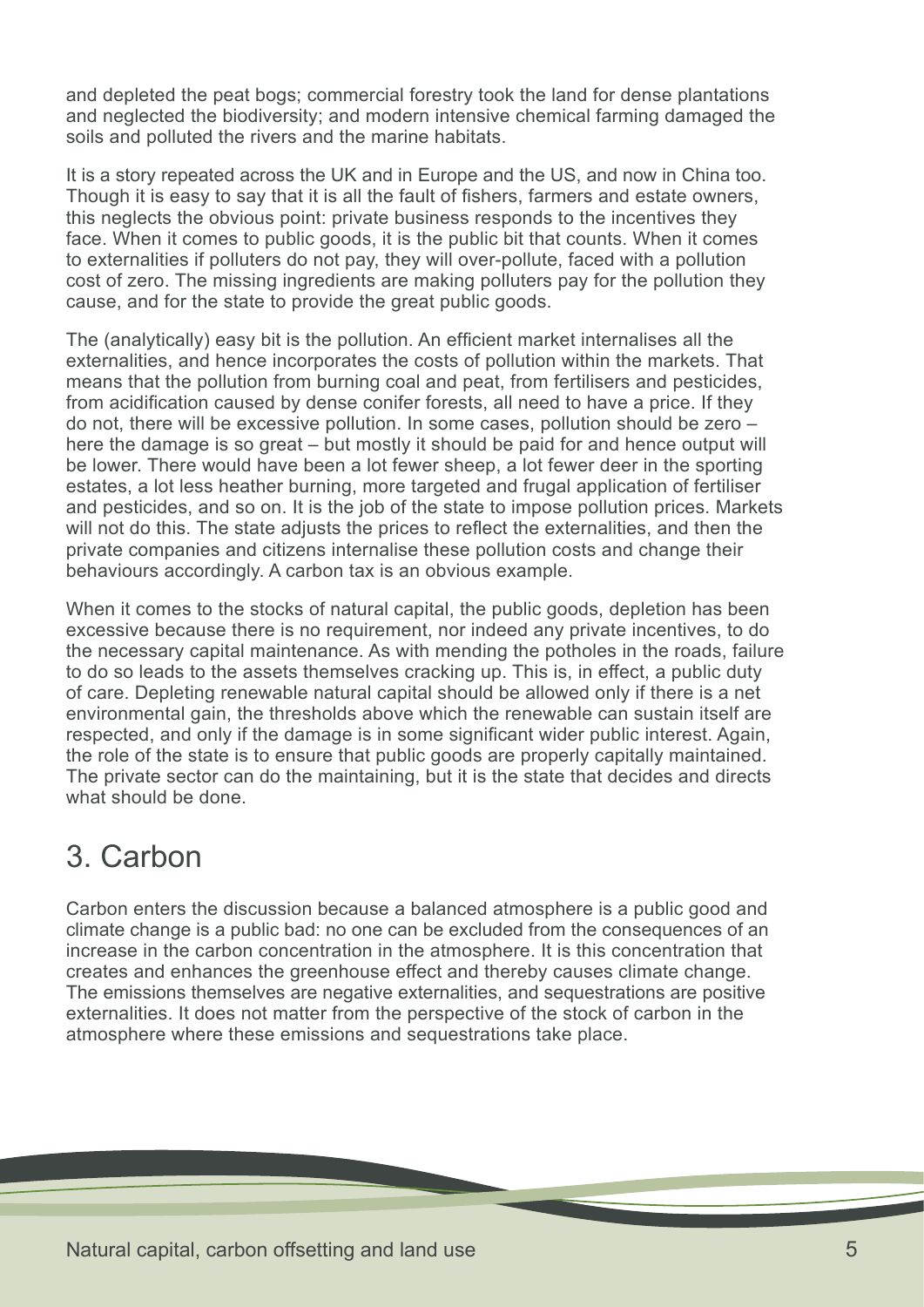The Climate Change Act 2008 and the 2019 amendment commit the UK to reducing its territorial carbon emissions to net zero by 2050, and the nations have all taken their own paths, with Scotland being more ambitious.

Territorial carbon production is a flow which is not equivalent to carbon consumption. It is not the same as a country and its citizens' carbon footprint, and reducing territorial emissions to net zero will not stop causing climate change. A de-industrialising country (like Scotland) can meet net zero whilst not stopping causing climate change. Indeed, it can make it worse if it swaps home production for imports and those imports come from countries that are more carbon-polluting. For the UK as a whole, the economy is now 80% services, and the really big pollution sources – petrochemicals, aluminium, fertilisers, cement and steel – are largely imported, and often manufactured using coal-powered generation.

At the global level, the concentration of carbon in the atmosphere has been rising at around 2 parts per million every single year since 1990, without a break for even the great financial crash of 2007-08 or the coronavirus lockdowns. Nothing has yet been achieved to interrupt the relentless march of the concentration of carbon in the atmosphere. Scotland, like all the developed countries, continues to import carbonintensive products without a border carbon adjustment, flattering itself that it is fighting climate change, whilst all the while playing its part in maintaining the global energy mix, which is 80% dependent on oil, gas and coal, as it was in 1970.

In this context, there is scope to make a positive contribution, and in Scotland this has a big land use dimension. With BREXIT, each of the nations is having to reinvent its own agricultural and environmental legislation. Though there are differences between the approaches, all have public money for public goods at the heart of their agricultural reforms, and all are looking to protect and enhance biodiversity, improve air and water quality, and provide greater mental and physical health benefits from natural capital.

Though these other aspects are important, in all the nations carbon is being prioritised. In Scotland there is a dash for both renewables and for carbon offsetting through tree planting and peat restoration.

The development of markets for carbon assumes that this public good can be transposed into a private one, and hence a private property right can be created, legally defined, and traded.

It is immediately obvious that this full privatisation is not just impractical but undesirable. The value of carbon is determined not in pure private markets, but in state-driven contexts. The state defines the target, and then the permitted carbon budgets. The private carbon market is essentially a contracted-out exercise in delivering the public goods. It is not the delivery of private goods.

To do this the state "pretends" that carbon is excludable and rival, not public and hence non-rival and non-excludable. It "pretends" that a person or company can "own" a tonne of carbon, from which others can be excluded; and that if this person or company "consumes" the tonne of carbon, others cannot.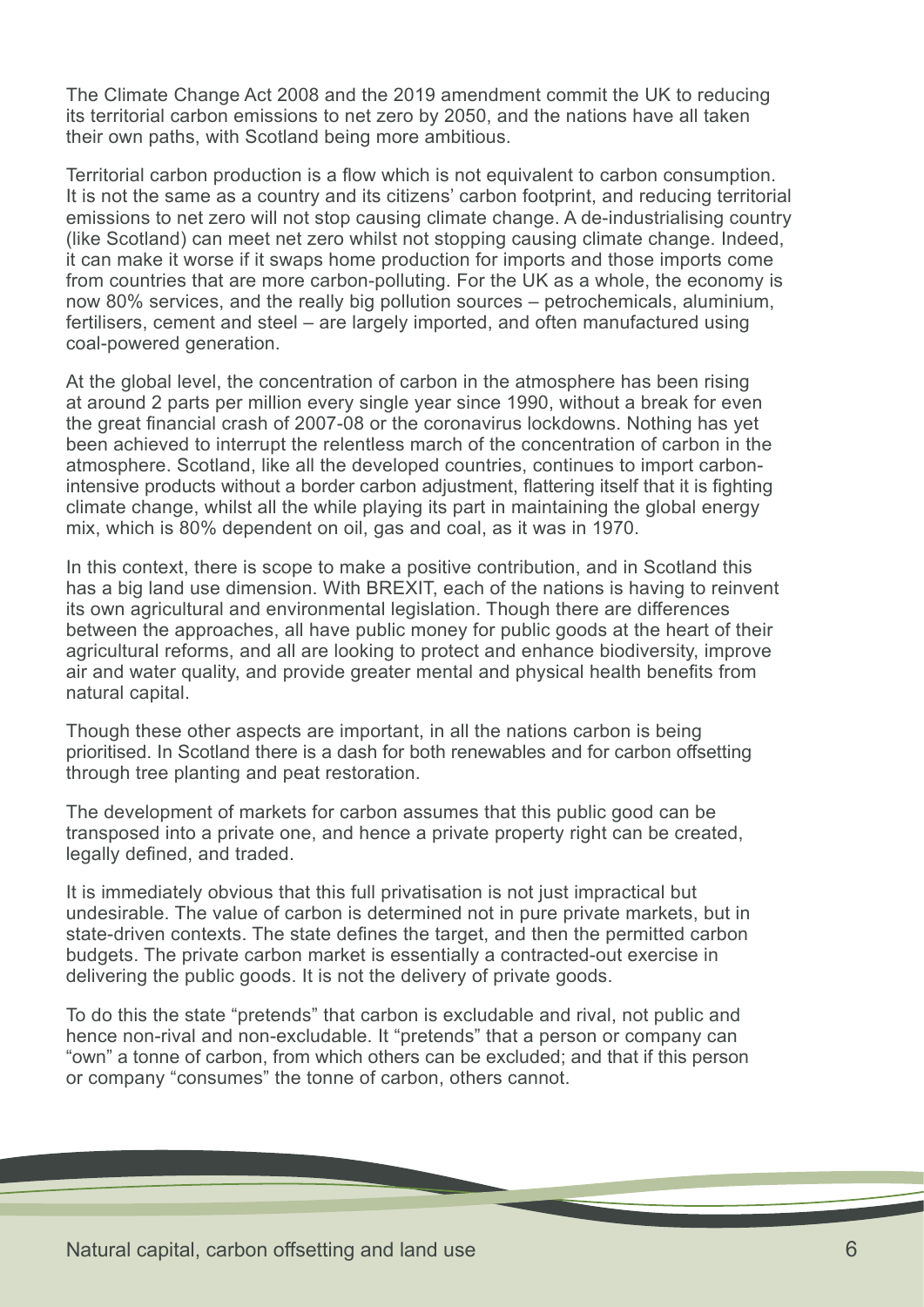<span id="page-8-0"></span>This is a fiction, which may or may not be useful. "Owning" here really means meeting a state-defined or voluntary obligation; and exclusion and rivalry are defined in terms of the fulfilment of that obligation. The state may define a target like net zero, and then demonstrate at the national level that it has fulfilled its nationally determined contribution (NDC) by using carbon property rights to meet this, which in turn means that companies and individuals fulfil their part of the exercise by paying a price to pollute. A polluting company "buys" a tonne of carbon, and hence can emit a tonne of carbon. This is not a specific tonne – it is just a unit of account.

It does not help if the target set by governments and companies in their own net zero contribution is badly linked to the overall objective, which is to maintain the public good of a given stable concentration of carbon in the atmosphere. Since a territorial carbon production target, like that adopted in Scotland, does not necessarily mean that, in meeting this definition of net zero Scotland does not stop causing climate change. Indeed it could even be perverse. Closing the Grangemouth petrochemical works would reduce carbon territorial emissions in Scotland, but if its production were replaced by imports from, say, China, it could actually increase the carbon concentration in the atmosphere. The Scottish Government has therefore not defined a sustainable carbon target, to which values of notional carbon tonnes are accredited.

#### 4. Sequestration and offsets

Carbon concentrations in the atmosphere are *net* of emissions *and* sequestrations. The natural world sequestrates carbon from the atmosphere, notably through vegetation and the marine carbon sinks. This sequestrated carbon becomes assets as stores of carbon – in the soils, the trees, the marine seabed and the oceans more generally. Scotland has a lot of carbon natural capital, such as that stored in some of the greatest peat bogs in the world. They are and should be treated as both nonrenewable natural capital when extracted, and gradually renewable natural capital when allowed to gradually add more materials.

There are three related requirements in respect of these sequestrated carbon assets: peat and trees should not be extracted and burnt or depleted for horticultural uses or power generation as though they are purely non-renewable natural capital; they should be capital-maintained; and they should be enhanced as part of the attempts to mitigate climate change.

The confusion in the carbon offsets discussion arises in a number of ways. In any serious climate change policy, there should be measures *both* to reduce emissions and to increase sequestration. One is not simply a substitute for another. There should be capital maintenance of these stocks – they should not be allowed to depreciate. Offsets that facilitate greater emissions are undesirable in any credible climate change policy. Protecting existing stocks of carbon, such as in peat, is not an offset for greater emissions.

These observations are critical to understanding what is currently going on in the "offset market". The reason that companies are allowed to exchange their emissions for carbon offsets is because of the way in which the territorial carbon production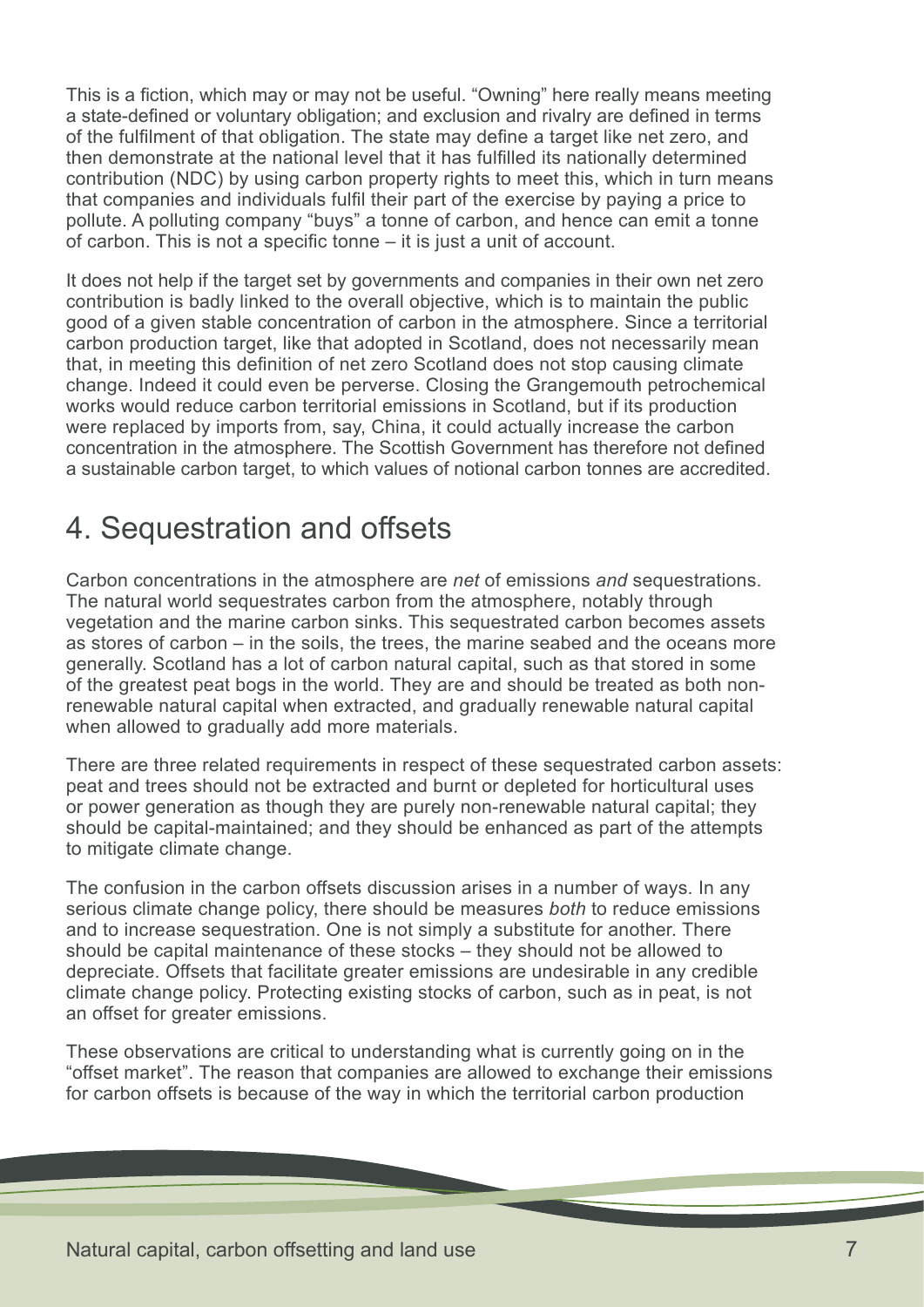<span id="page-9-0"></span>target is defined. The reason why companies are allowed to offset emissions by, for example, protecting peat bogs that would otherwise erode is because government is not prepared to pay for these public goods. The first is a failure to face up to Scotland's true carbon footprint; the second is a failure to sort out public expenditure in a sustainable economy.

These failures are not unique to the Scottish Government, but they would be fully and properly exposed if Scotland had proper national and company accounting rules in place, and a serious net zero carbon consumption target. It has neither – in common with the rest of the UK, the EU and the US, China, Russia and India, as the other three big carbon players, also have no such framework.

In a second-best world, there may be no other politically feasible ways of protecting the peat and the soils, getting trees planted, and otherwise addressing the climate agenda. Instead the second best is to look to private incentives to provide the public goods. In doing this, there are three core steps: to work out how to value a carbon offset; to ensure that there are no capital maintenance losses to other natural capitals, such as biodiversity and water; and to prevent social capital consumption.

#### 5. How to calculate carbon values

Setting aside the serious criticisms of offsetting discussed above, how exactly should a carbon offset be measured and valued?

An offset represents an enhancement to the stock of carbon natural capital. This requires a baseline assessment. It is not an ideal or optimal baseline: we are where we are, and the question is whether there is a legitimate additional sequestration to be made. There is no prospect of getting back to the pre-Industrial Revolution baseline.

Fortunately, it is increasingly easy to do such baseline assessments in the world of digital and satellite imaging to quite fine resolutions. Just because the baseline is not perfect, and some approximation and proxies need to be employed, should not deter us from getting a good rough estimate.

A problem for baselining is that the incentives of those doing the baselines are not necessarily neutral. If the offset has a tradeable value, it helps to claim that the baseline is worse than it might be, and the gain would therefore be correspondingly greater and more valuable. Worse, there is the perverse incentive to treat the baseline as a variable, and weaken it in advance of measurement.

An example of this perverse incentive can already be seen in the case of net biodiversity gains. Suppose that a builder wants to acquire a greenfield site for housing. The value of the land will be reduced if it has lots of biodiversity on it, since the costs of making a net gain compensation will lead to a reduced capital value of the land. Therefore if the seller (or the housebuilder as part of its landbank of previously acquired land) glyphosates the land repeatedly and generally degrades it, the costs are lower of net biodiversity gain (because the baseline is now awful) and hence the capital value of the land rises.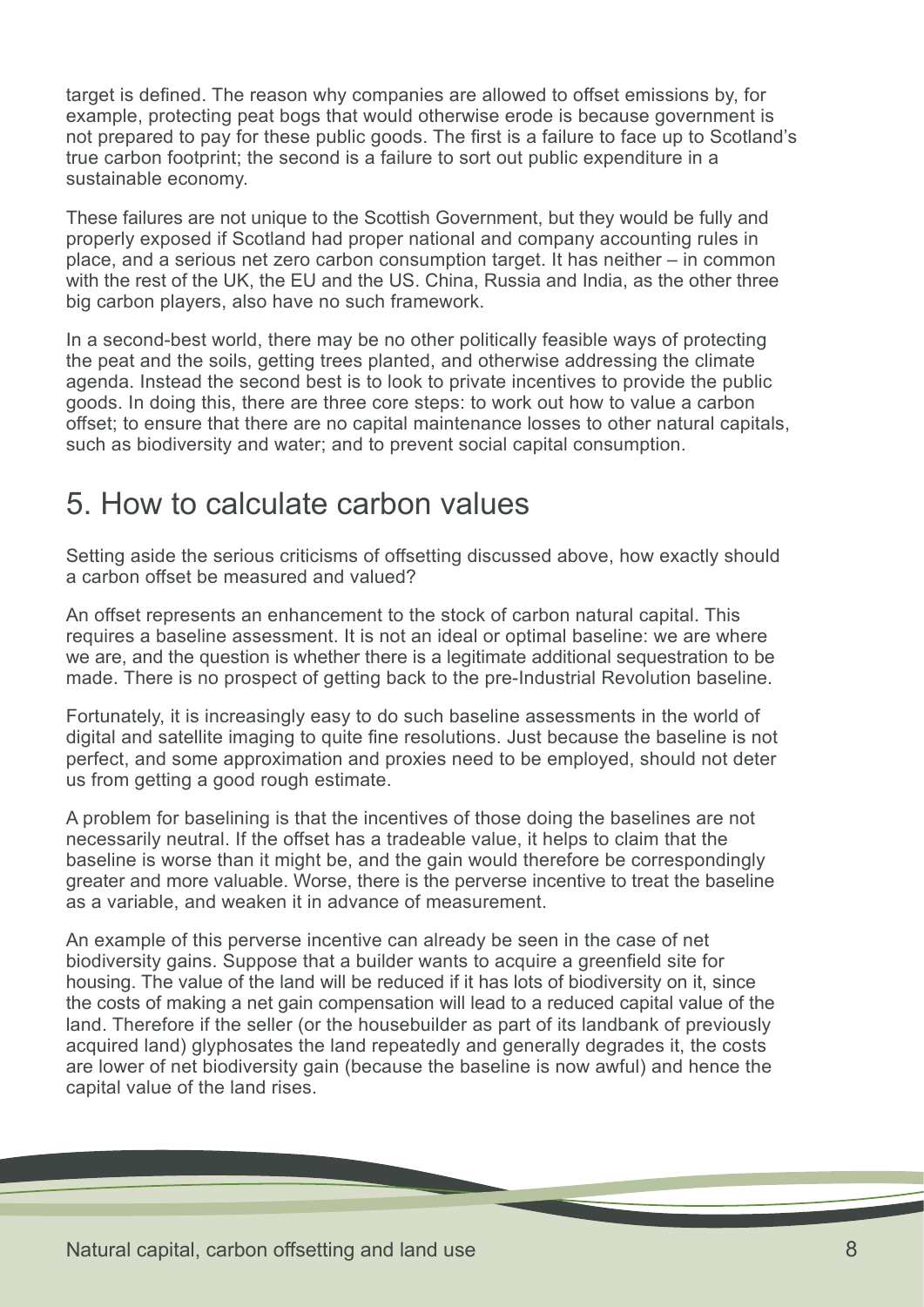This is a very serious problem in respect of soil-based carbon offsets, and indeed the worse the state of the soils and the lower the carbon content because of agriculturally intensive activities, the greater the scope for gaining value from offsets. Whether farmers who have degraded the soils should be rewarded through carbon offsets for their past practices raises serious ethical questions, particularly where they have not paid for the pollution caused in the process of degrading and emitting more carbon.

The baseline cannot therefore be left to the private parties and, to the extent that it is, this is a major flaw in the "voluntary" carbon markets. The buyer simply cares about demonstrating that carbon has been sequestrated. The seller wants to sell as many offsets as possible. Both therefore have an incentive to degrade the baseline before the transaction.

Once a baseline is in place, the next step is to consider the capital maintenance before the offset as an enhancement is applied. If the purchaser of the offset wants to avoid paying for the pollution its emissions would otherwise have made, then it is symmetrical to require the seller of the offset to pay for any emissions they are causing. From the climate change perspective, if a landowner lets the site decline for the baselines, and hence makes net emissions, they should pay the symmetrical price as the purchaser of the emission reductions.

This means that the gains against the baseline that form the offset must be net of capital maintenance. This becomes extremely important where there are land use changes. For example, in converting, say, open hills, mountainsides and farmland to forestation, it may be that carbon that otherwise would not have been emitted is in fact lost.

The capital maintenance brings the calculation to the counterfactual. What might otherwise have happened to the land had, for example, trees not been planted? Might it in any event have grown natural vegetation? The "rewilding" exercises in Scotland, often at the direction of private owners with multiple motivations, might have happened anyway. Should they be paid for what they want to do anyway? It can be an offset only if the carbon sequestration would not have happened anyway.

Once the counterfactual issue is introduced there are multiple scenarios for any piece of land. Land use is contested because it has multiple and sometimes conflicting uses, and not only in carbon terms.

Supposing now there is a baseline that has not been "doctored" to make the offsets look greater than they should be, and suppose the baselines have been tested against plausible counterfactuals. The next step is to identify changes to land (or marine) use that are genuine *additional* enhancements to carbon sequestration.

There may be many ways to make these enhancements. For ease of exposition of the valuation issues, let's assume the enhancement here is tree planting. Planting a new forest is a capital- and labour-intensive activity, and may have lots of carbon emissions associated with it. These emissions should be subtracted from the offset. Once the trees have been raised and planted out, and the soils have been disturbed, there is a lot of capital maintenance of these new renewable natural capital assets. In Scotland there are lots of deer (too many). They like eating saplings, and so they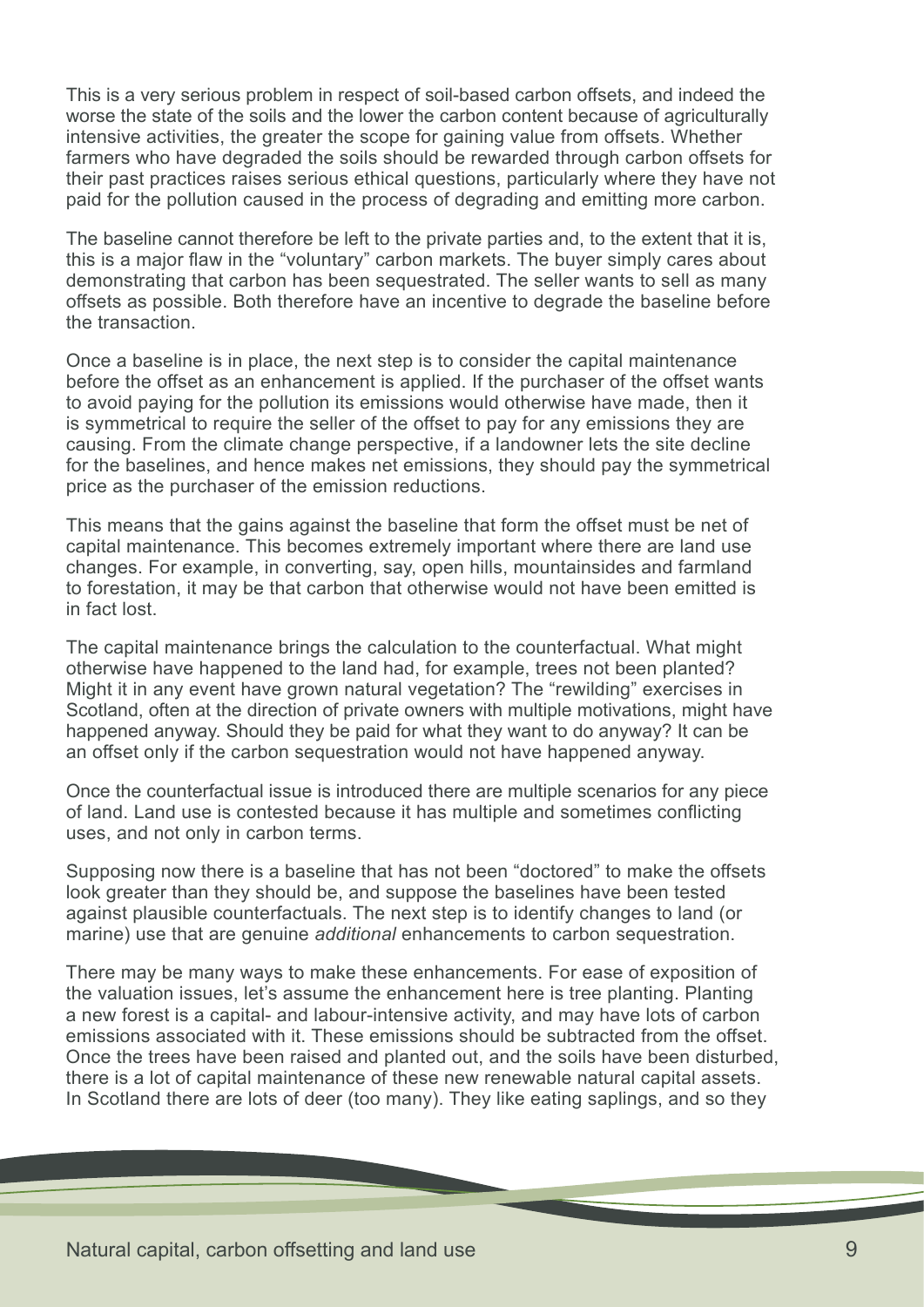either have to be shot (and repeatedly shot as more deer arrive) or the new forest has to be fenced. Fences have to be maintained. Deer are good at breaking in. Then there are squirrels and voles, which tackle the bark. There will need to be a constant spend on "pest" control, probably with associated carbon emissions from vehicles and equipment use.

Next come the problems of the Scottish weather. Droughts may slow down growth or kill young trees. Floods can do damage too. Fires destroy trees and especially saplings. There can be storms (like Storm Arwen) that blow the trees down. There is a whole battalion of pests and diseases that attack trees, and planting lots of the same species in one place enhances the risks.

All of this needs to be taken into account when valuing the offset, and before applying conventional project appraisal techniques. Yet even if we know the full costs of the tree planting and maintenance, and even if we have a very good estimate (and a validation methodology and process), there remains the problem of the discount rate. Trees are poor conventional investments, which have almost always required state support and subsidies when large-scale forestry takes place. This is because it takes years – indeed decades – between the outlay of the original costs, and then the yield of the timber or carbon in the offsetting case. In the meantime, the land yields little or nothing. Even at a very low cost of capital (as if the risks identified above did not arise) over say 25 years, a discount rate undermines the economics of the project. The price today of the offset should be correspondingly low – indeed, on any reasonable assumption about the cost of capital, close to zero (or even less than zero once account has been taken of the cost of planting and capital maintenance). It has taken large-scale tax breaks in the past to get private forestry into the game.

Finally, to complicate things yet further, there is the question of what happens at the end of life for the trees in our example. The carbon has been locked up in the tree trunk. It will take heavy machinery to fell and remove (creating more carbon emissions) and then this new bit of natural capital needs to be protected and maintained. It cannot, for example, go into wood pellets and be burnt, returning the carbon to the atmosphere and producing PM2.5 emissions too. There can be no case for burning the offsetting wood as pellets.

It could go into timber as part of timber buildings, but all the machinery and activities to get from the forest to, say, the beam inside a building at some other location and all the associated engineering works would need to have their associated carbon emissions subtracted from the offset value. Probably the best would be to simply leave the tree where it is, though the land would no longer be sequestering as much carbon as the tree ages. For example, rebuilding Scotland's great Caledonian forest should be a permanent activity.

Once these calculations have all been made, the scope for offsetting emissions (and emissions that should in any event have been abated) looks a lot narrower than some advocates and vested interests have indicated, and distinct and separate from a policy of rebuilding Scotland's natural forests. Yet this is not the end of the calculation. We need to take account also of the impacts of offset investments on other natural capitals.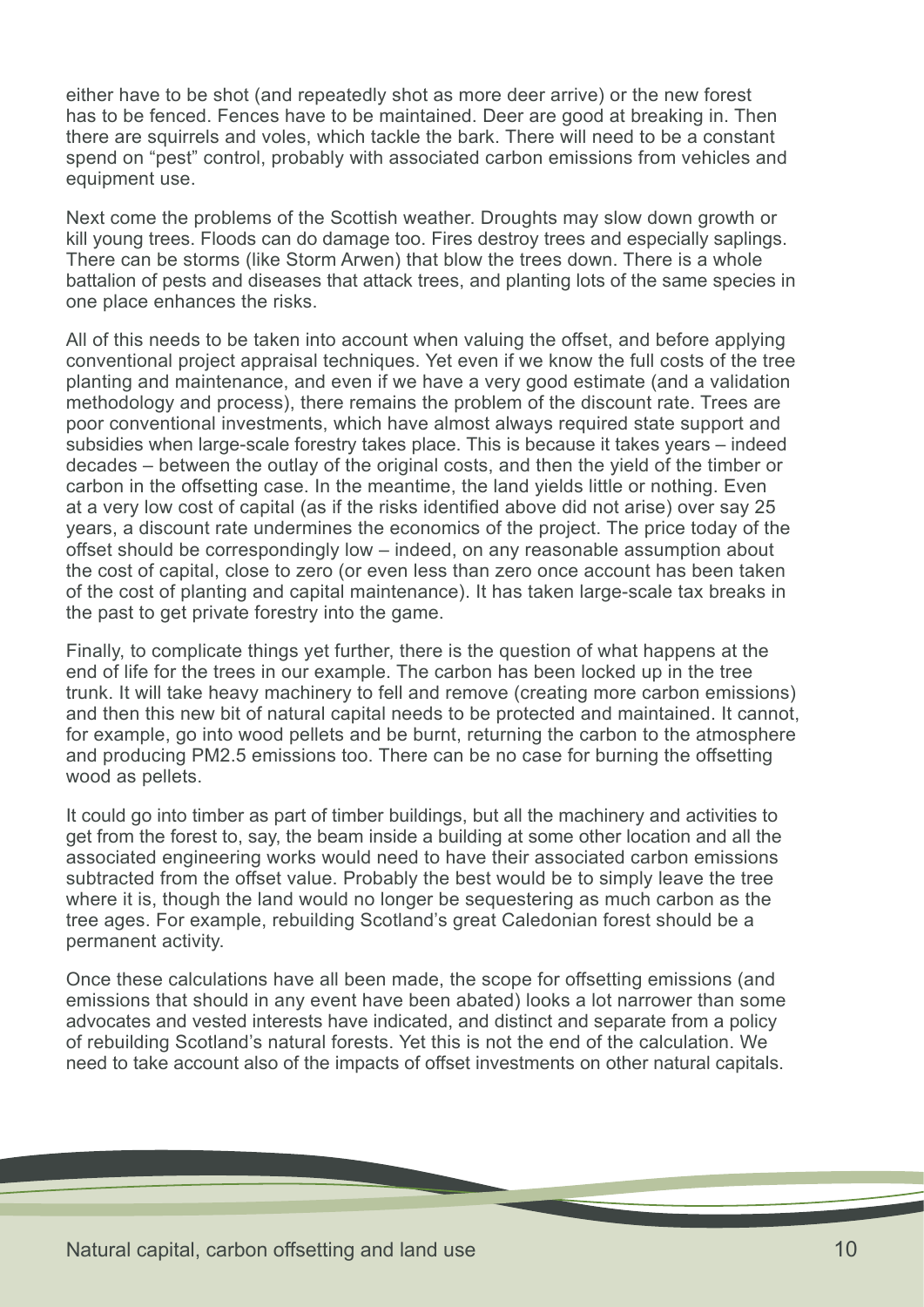#### <span id="page-12-0"></span>6. The other natural capitals

Much discussion of climate change treats carbon as the primary environmental concern, and frequently this dominance leads to a downgrading of other environmental and social issues, and sometimes the argument that other natural capital needs to be sacrificed to meet the net zero targets. Birds, landscapes and biodiversity can be seen by some to be necessary sacrifices in the name of the greater good of addressing climate change with windfarms. "Renewable" hydro dams disrupt the natural flow of rivers and their mobile biodiversity.

That there can be trade-offs means that there is a strong case for looking for examples where increasing carbon sequestration also improves other natural capitals, and to consider how to *jointly* maximise both carbon sequestration and, for example, biodiversity gain, mental and physical health benefits, and river water quality.

The first example of co-benefits arises in soils. Most biodiversity is beneath our feet in the soils and so is most carbon (perhaps four times as much as in the atmosphere). It turns out that more carbon often means more biodiversity in soils. A rich and diverse permanent pasture stores a lot of carbon and has much more biodiversity than an intensive cereal production field. More carbon means more earthworms, more fungi and a host more invertebrates. Increasing carbon sequestration in soils by changing farming practice is a win-win, provided it is not associated with heavier chemical applications, as, for example, in the multiple applications of glyphosate to support "no till" by not ploughing.

When it comes to trees, it is more complicated. Dense conifer woods tend to yield carbon sequestration faster. Best for sequestration is probably eucalyptus trees. This would be a disaster for biodiversity and probably water quality. Dense conifer woodlands tend not to be people-friendly and do not yield the mental and physical health benefits. Once planted, they tend to displace the local population, with all the social consequences that follow. Mixed woodland – especially mixes of Scots pine and broadleaf deciduous trees – have a lot better biodiversity, but they grow more slowly and therefore run into the discount rate problem discussed above, as well as the carbon offset volume limitations per land area.

The way to handle the other natural capitals is to do a multiple natural capital baseline at the outset and go through the steps above in respect of capital maintenance and counterfactuals for each of the natural capitals, and to calculate the net benefits of all the natural capital enhancements of the land use change. The constraint is that renewable natural capital assets should be not allowed to depreciate: the carbon offset needs to be net of capital maintenance for *all* the other natural capitals.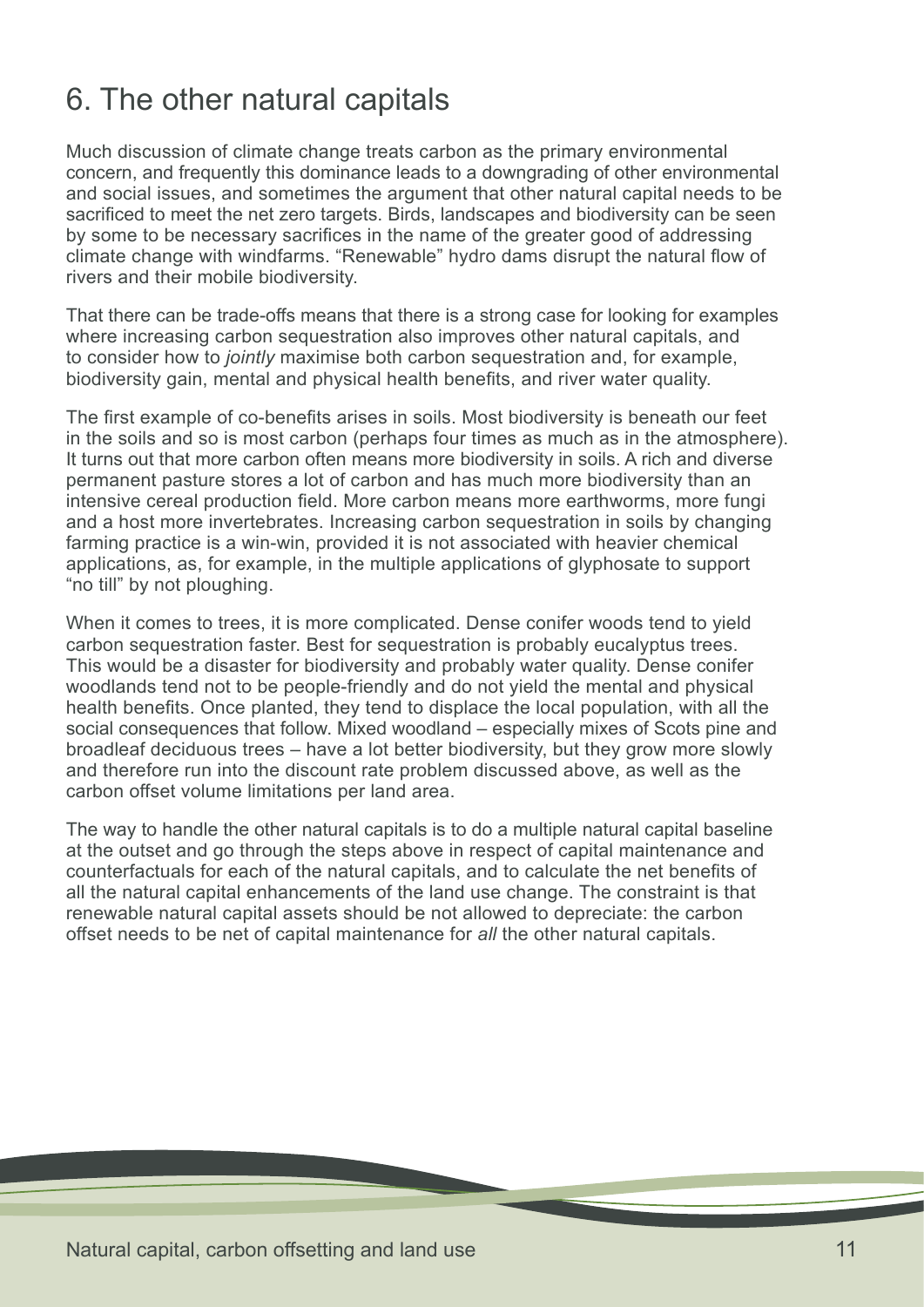#### <span id="page-13-0"></span>7. Conclusions – back to the land use questions

The above considerations should sound alarm bells about the rush to switch to carbon offsets and especially private landowners selling to private companies, and about investment institutions engaging in a carbon offset-driven land grab in Scotland. More haste without a proper framework in place may lead to less speed in addressing climate change. There could be a lot of collateral damage, and with it reputational damage for the offset buyers.

Recall above the point that we are talking about *multiple* natural capitals in environmental *systems*. These public goods cannot be adequately addressed in a purely private fashion, and that raises a significant question for Scotland and its government. Land use cannot be left purely to the private sector. Government needs to define the rules, and it cannot avoid being involved in land use change in Scotland. There needs to be land use planning for the natural capital systems. The trade-offs between nature, net zero and food production have an obvious political dimension.

With a land use plan in place, and with credible baselines for all the natural capitals, there is a place for private contracts for carbon offsets, but it is bound to be limited. It is not an excuse for not making emissions reductions and, as the calculations above demonstrate, the value of the offsets is likely to be quite small.

What is currently going on in the "wild west" of offsetting, and with the rapid and major land use changes taking place, and the land grab of financial and corporate interests, alongside those of rich private individuals, is unlikely to be optimal from the public good perspective or from the interests of the Scottish people. There will likely be "train crashes" as examples of greenwashing come to light and some of the purchasers of offsets witness the reputational risk that they may be exposed to. Protecting Scotland's peat is a matter of national and global significance, and relying on offset monies to address capital maintenance rather than enhancement points to the failures of Scotland to address these issues directly. Enhancing the soils is a great project, but must not be at the expense of first degrading the baselines to make the enhancements look greater. More forests can add greatly to the benefit of Scotland, if they rebuild parts of the great Caledonian forest, add broadleaf trees to riverbanks and support agri-forestry schemes. There are gains to be had – and serious risks too.

The future of the Scottish economy depends on all its capitals, natural, human, social and physical. Bequeathing to the next generation a set of assets at least as good as the current generation inherited would leave future citizens with the capabilities to choose how to live their lives. In Scotland's case, the natural capitals figure strongly in this inheritance, and they also form a major part of the economic opportunities now. Maintaining and enhancing natural capital builds up a healthy population, and provides the necessary inputs to a sustainable tourism, a sustainable agriculture, and sustainable fisheries and aquaculture. Good natural capital brings in a smarter and more capable workforce and underpins the new technology companies – the ones that find Seattle, Vancouver and Silicon Valley such great places to work, as distance disappears with modern fibre communications. Many of the old economic disadvantages of the remote communities in Scotland are disappearing.